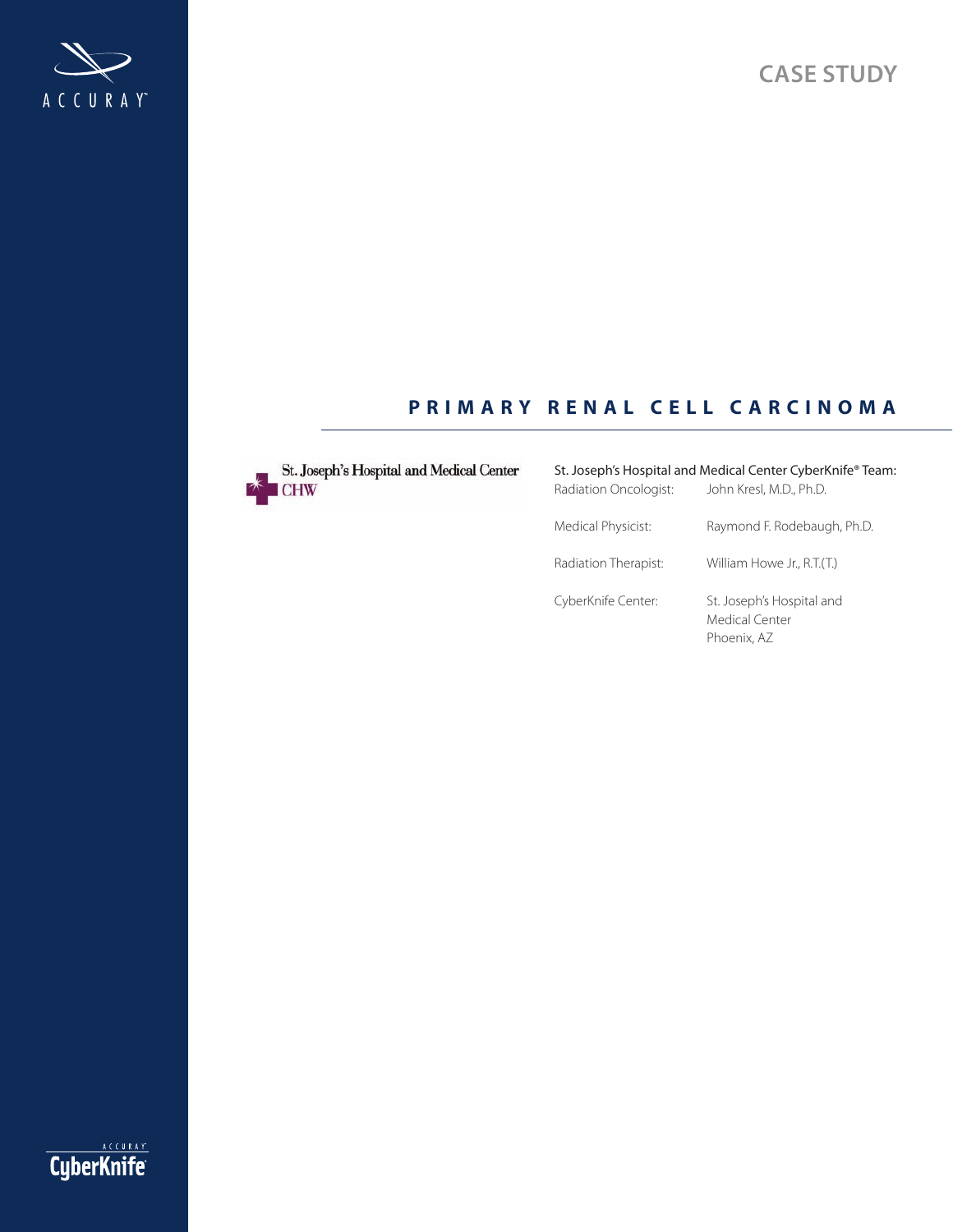| <b>DEMOGRAPHICS</b> |  |  |
|---------------------|--|--|
|                     |  |  |

**Sex:** M **age:** 75

**Histology:** Clear Cell Renal Cell Carcinoma

### **clinical HiSTory Referred by:** Urologist

Past Medical History: Triple bypass (1997), Partial colectomy (1980), Cardiac stent placement (2000), and laminectomies (1975, 1976, and 1999)

### **case History**

This 75 year-old male presented with abdominal pain. He had a medical history of hypertension & coronary artery disease and a surgical history including triple bypass, cardiac stent placement, partial colectomy for diverticulitis, and multiple laminectomies. Abdominal CT revealed a 7.5 x 8.0 cm mass in the lower pole of the left kidney and a 4.7 x 4.1 cm mass in the mid to upper pole of the right kidney, felt to be consistent with bilateral renal cell carcinoma. A bone scan revealed no indications of metastatic disease and chest CT was normal.

The patient underwent embolization of the left renal artery followed by left radical nephrectomy for the large left renal mass. Upon pathological examination, the mass proved to be a clear cell carcinoma involving the renal capsule, renal parenchyma and large blood vessels. The patient was staged as T3a, N0, M0. The patient had a prolonged post-operative course because of gastroparesis and new onset of gouty arthritis, which gradually resolved. Post-operatively the patient was noted to have an eleveated serum creatinine of 2.1 mg/dl and elevated BUN level of 49 mg/dl. Subsequent CT revealed 2 lesions in the right remaining kidney, a large superior mass measuring 86.4 cm<sup>3</sup> and a 2.8 cm<sup>3</sup> inferior lesion. The patient underwent CT-guided biopsy of the right renal mass which confirmed clear cell renal cell carcioma, Fuhrman Grade I-II.



*Coronal MRI slices show the two lesions in the remaining right kidney.*

#### **CyberKnife Treatment Rationale**

The patient was evaluated by surgery and radiation oncology for his right renal cell carcinoma. The patient was not considered a good candidate for partial nephrectomy due to his recent history of his left nephrectomy, elevated post-operative renal function tests and multiple co-morbidities putting him at high risk for dialysis. High dose-per-fraction, conformal stereotactic radiosurgery has been shown to achieve local control of small renal cell carcinomas.<sup>1</sup> Preclinical studies have demonstrated that hypofractionation schemes delivered by the CyberKnife® can ablate renal cell carcinomas in vivo.<sup>2,3</sup> Furthermore, renal cell carcinoma metastases to the spine have been responsive to CyberKnife radiosurgery.<sup>4</sup> In this case, the patient refused surgery and opted for CyberKnife treatment of the right renal masses.



*Axial slice and three corresponding multiplanar reformations (MPR) of the 1.25 mm planning CT scan. Note the 5 fiducials in obique MPR# image and the patent right ureter and left post nephrectomy in the surgical bed in coronal MPR2.*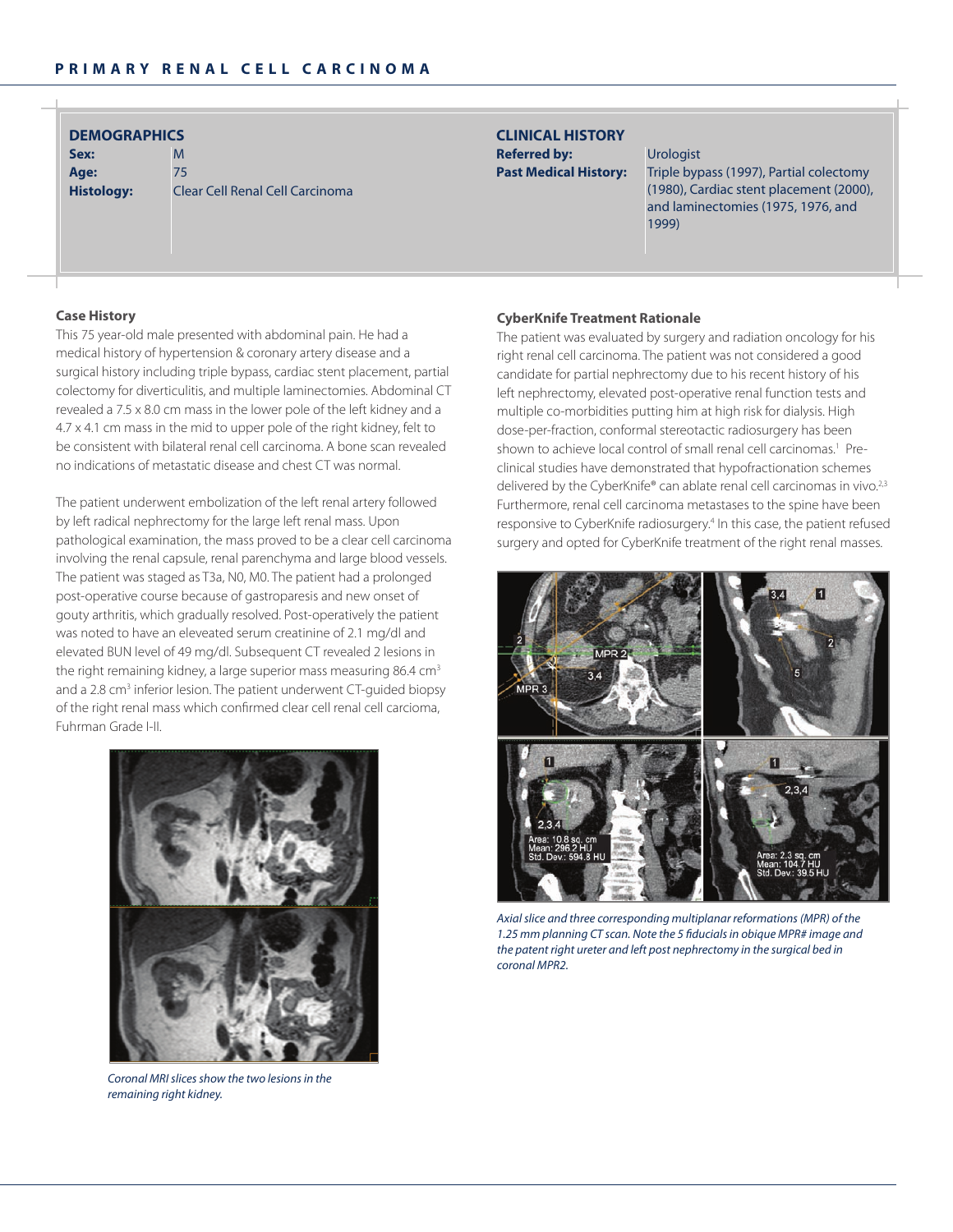**Tumor Volume:** 86.4 cc and 2.8 cc **imaging Technique(s): CT TreaTmenT DeTailS**

**rx Dose & isodose:** 30 Gy to 72% **Conformality Index:** 1.39 **Tumor Coverage:** 98.7% **number of Beams:** 282

**Path Template:** 1 path 900\_1000 mm **Tracking Method:** Synchrony & Fiducial **collimator(s):** 7.5 mm and 20 mm

**Fractions / Treatment Time:** 3 fractions in 4 hrs 35 min.

#### **Treatment planning process**

The patient was prepared for planning as follows: i) 5 fiducials were placed around the right renal masses using CT guidance ii) planning CT image was obtained with patient in the prone position using an alpha cradle for immobilization. Fiducials were identified and the right superior and inferior lesions were outlined on the scans resulting in target volumes of 86.4 cm<sup>3</sup> and 2.8 cm<sup>3</sup> respectively. A treatment plan was developed which combined treatment plans for the large and small tumors into a composite plan. The final plan was created to deliver 30 Gy in 3 fractions to the 72% isodose line at the margin of the tumor using both the 7.5 and 20 mm collimators.





*Axial, coronal and sagittal planning images showing isodose curves. Note that both a large and a small lesion were treated as shown on the coronal and sagittal images. The 72% prescription isodose line is shown in orange.*

#### **Treatment Delivery**

The patient underwent CyberKnife® treatment which consisted of 10 Gy times 3 fractions using 282 beams from 77 nodes. The prescribed dose covered 98.7% of the combined target volumes with a homogeneity index score of 1.39 and a conformality index score of 1.39. The amount of remaining normal kidney was maximally spared and the patient tolerated the procedure well.



*3D rendering of bony anatomy and CyberKnife beam positions to both the large superior and smaller inferior lesions. Note that the patient was treated in the prone position, a position not supported by the CyberKnife System.*



*Dose Volume Histogram (DVH) for 86.4 cm3 (red) and 2.8 cm3 (green) lesions.*